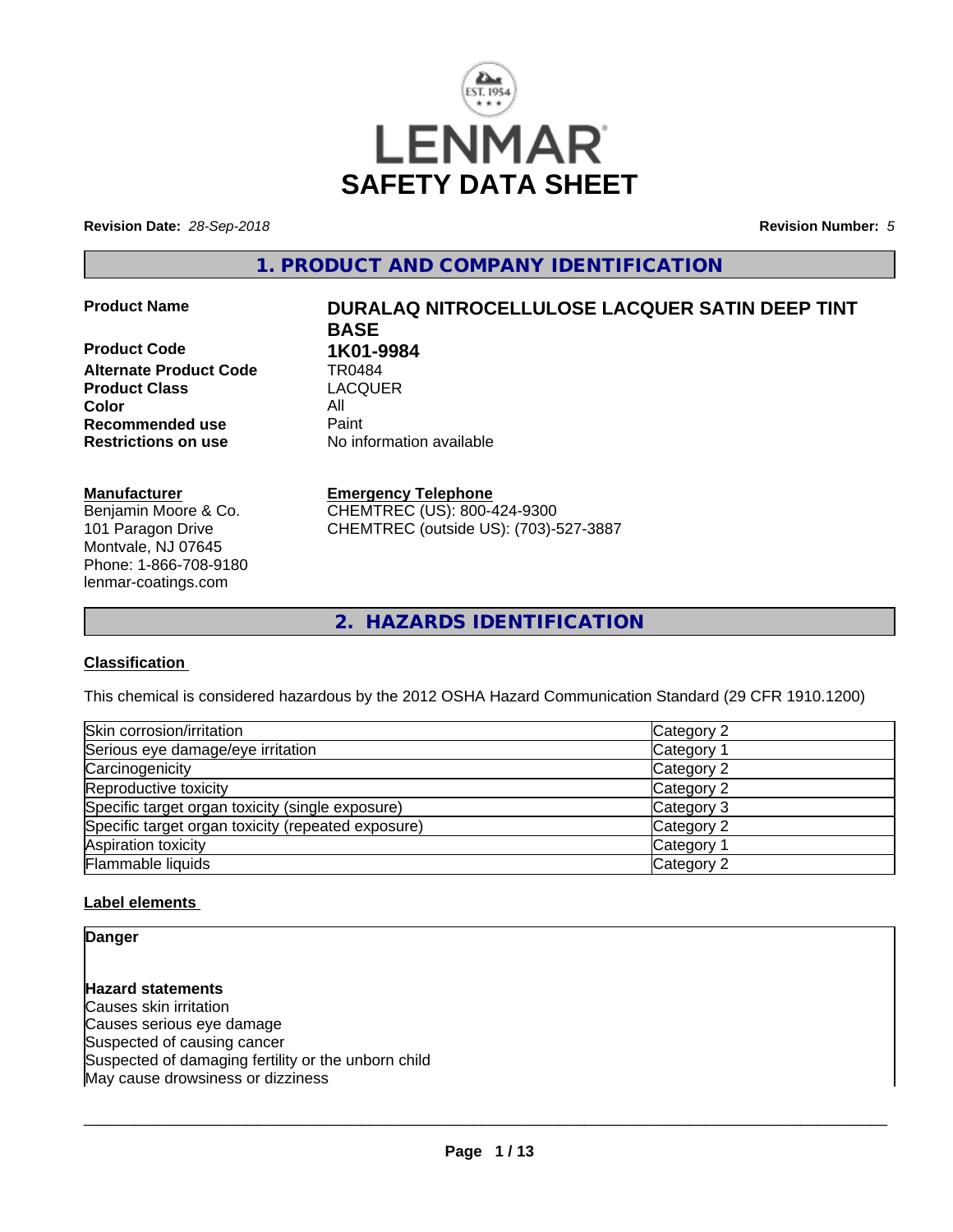**Precautionary Statements - Prevention** Obtain special instructions before use May cause damage to organs through prolonged or repeated exposure May be fatal if swallowed and enters airways Highly flammable liquid and vapor **Appearance** liquid **Odor** little or no odor

\_\_\_\_\_\_\_\_\_\_\_\_\_\_\_\_\_\_\_\_\_\_\_\_\_\_\_\_\_\_\_\_\_\_\_\_\_\_\_\_\_\_\_\_\_\_\_\_\_\_\_\_\_\_\_\_\_\_\_\_\_\_\_\_\_\_\_\_\_\_\_\_\_\_\_\_\_\_\_\_\_\_\_\_\_\_\_\_\_\_\_\_\_

Do not handle until all safety precautions have been read and understood Use personal protective equipment as required Wash face, hands and any exposed skin thoroughly after handling Do not breathe dust/fume/gas/mist/vapors/spray Use only outdoors or in a well-ventilated area Keep away from heat, hot surfaces, sparks, open flames and other ignition sources. No smoking Keep container tightly closed Ground/bond container and receiving equipment Use explosion-proof electrical/ventilating/lighting/equipment Use only non-sparking tools Take precautionary measures against static discharge Keep cool

#### **Precautionary Statements - Response**

IF exposed or concerned: Get medical advice/attention

#### **Eyes**

IF IN EYES: Rinse cautiously with water for several minutes. Remove contact lenses, if present and easy to do. Continue rinsing

Immediately call a POISON CENTER or doctor/physician

**Skin**

If skin irritation occurs: Get medical advice/attention IF ON SKIN (or hair): Remove/Take off immediately all contaminated clothing. Rinse skin with water/shower

Wash contaminated clothing before reuse

#### **Inhalation**

IF INHALED: Remove victim to fresh air and keep at rest in a position comfortable for breathing **Ingestion**

IF SWALLOWED: Immediately call a POISON CENTER or doctor/physician

Do NOT induce vomiting

#### **Fire**

In case of fire: Use CO2, dry chemical, or foam for extinction

#### **Precautionary Statements - Storage**

Store locked up Store in a well-ventilated place. Keep container tightly closed

#### **Precautionary Statements - Disposal**

Dispose of contents/container to an approved waste disposal plant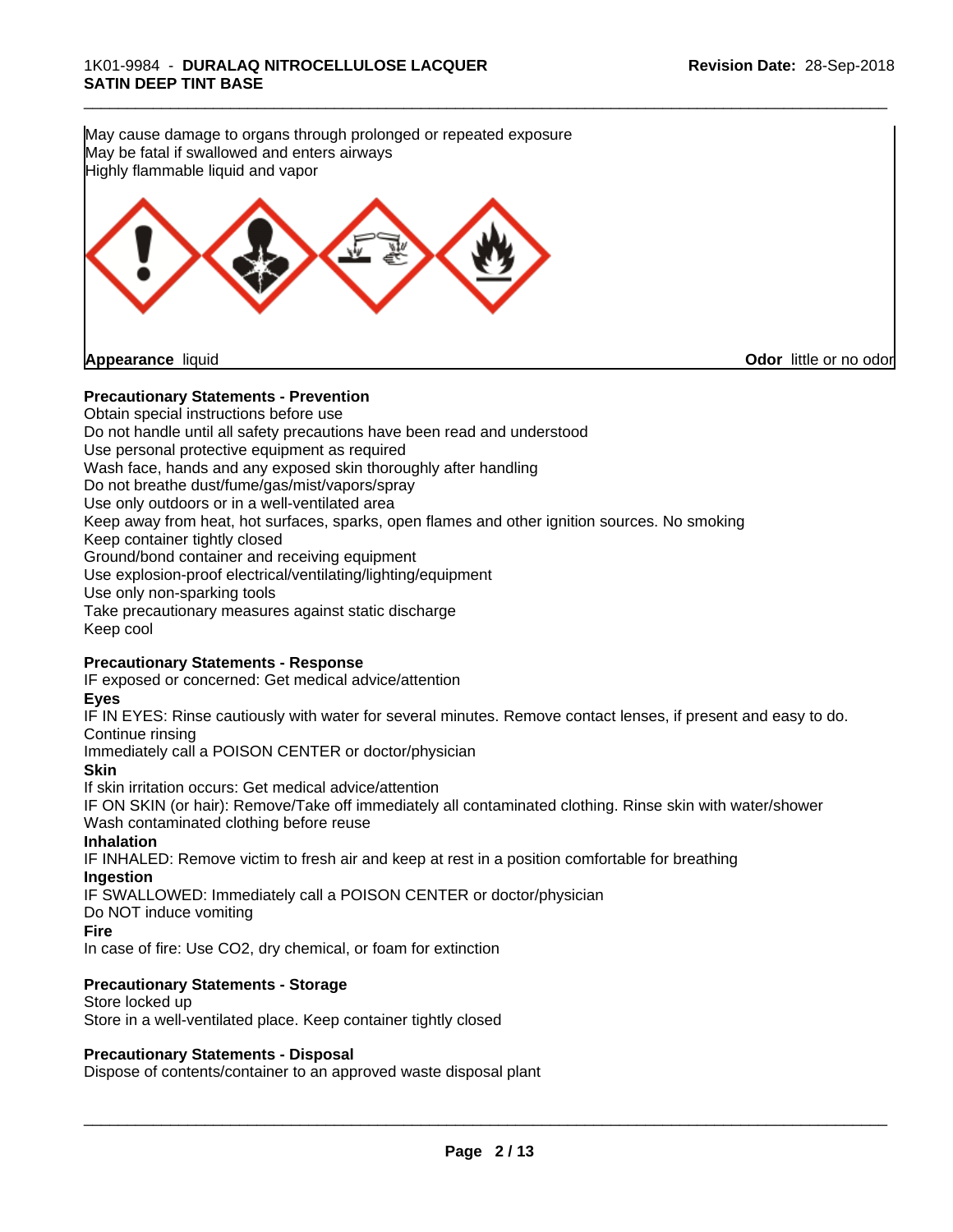#### **Hazards not otherwise classified (HNOC)**

Not applicable

#### **Other information**

No information available

# **3. COMPOSITION INFORMATION ON COMPONENTS**

\_\_\_\_\_\_\_\_\_\_\_\_\_\_\_\_\_\_\_\_\_\_\_\_\_\_\_\_\_\_\_\_\_\_\_\_\_\_\_\_\_\_\_\_\_\_\_\_\_\_\_\_\_\_\_\_\_\_\_\_\_\_\_\_\_\_\_\_\_\_\_\_\_\_\_\_\_\_\_\_\_\_\_\_\_\_\_\_\_\_\_\_\_

| <b>Chemical name</b>    | CAS No.        | Weight-% |
|-------------------------|----------------|----------|
| n-Butyl acetate         | 123-86-4       | 20       |
| Acetone                 | 67-64-1        | 15       |
| Titanium dioxide        | 13463-67-7     | 15       |
| cellulose, nitrate      | 9004-70-0      | 10       |
| VM&P naphtha            | 64742-89-8     | 10       |
| Toluene                 | 108-88-3       | 10       |
| Isopropyl alcohol       | 67-63-0        | 5        |
| 2-Pentanone, 4-methyl-  | 108-10-1       | 5        |
| n-Butyl alcohol         | $71-36-3$      | 5        |
| Isobutyl alcohol        | 78-83-1        | 5        |
| Soybean oil, epoxidized | 8013-07-8      | 5        |
| Ethanol                 | 64-17-5        | 5        |
| Talc                    | 14807-96-6     | 5        |
| Octane                  | 111-65-9       | 0.5      |
| Heptane                 | 142-82-5       | 0.5      |
| Ethyl benzene           | $100 - 41 - 4$ | 0.5      |

# **4. FIRST AID MEASURES**

#### **Description of first aid measures**

| <b>General Advice</b>             | If symptoms persist, call a physician. Show this safety data sheet to the doctor in<br>attendance.                                                                                            |
|-----------------------------------|-----------------------------------------------------------------------------------------------------------------------------------------------------------------------------------------------|
| <b>Eye Contact</b>                | Immediate medical attention is required. Immediately flush with plenty of water.<br>After initial flushing, remove any contact lenses and continue flushing for at least<br>15 minutes.       |
| <b>Skin Contact</b>               | Wash off immediately with soap and plenty of water removing all contaminated<br>clothes and shoes. If skin irritation persists, call a physician.                                             |
| <b>Inhalation</b>                 | Move to fresh air. If symptoms persist, call a physician.<br>If not breathing, give artificial respiration. Call a physician immediately.                                                     |
| Ingestion                         | Clean mouth with water and afterwards drink plenty of water. Do not induce<br>vomiting without medical advice. Never give anything by mouth to an unconscious<br>person. Consult a physician. |
| <b>Protection Of First-Aiders</b> | Use personal protective equipment.                                                                                                                                                            |
| <b>Most Important</b>             | No information available.                                                                                                                                                                     |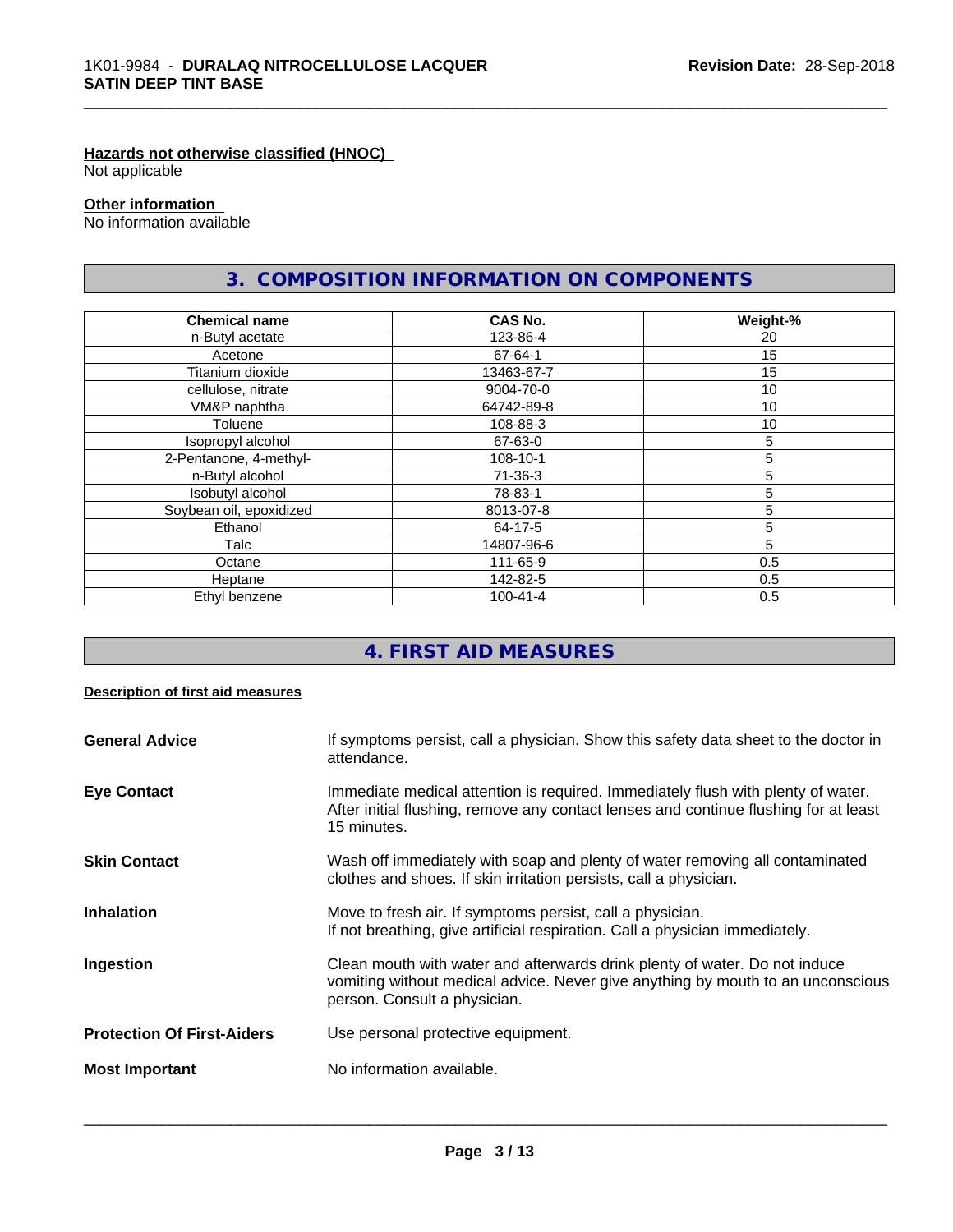**Symptoms/Effects**

| <b>Notes To Physician</b>                                                                         | Treat symptomatically. |                                                                                                                                              |                                                                                                                                                                                                                                                                                     |  |
|---------------------------------------------------------------------------------------------------|------------------------|----------------------------------------------------------------------------------------------------------------------------------------------|-------------------------------------------------------------------------------------------------------------------------------------------------------------------------------------------------------------------------------------------------------------------------------------|--|
| 5. FIRE-FIGHTING MEASURES                                                                         |                        |                                                                                                                                              |                                                                                                                                                                                                                                                                                     |  |
| <b>Flammable Properties</b>                                                                       |                        |                                                                                                                                              | Vapors may travel considerable distance to a source of<br>ignition and flash back. Vapors may cause flash fire.                                                                                                                                                                     |  |
| <b>Suitable Extinguishing Media</b>                                                               |                        |                                                                                                                                              | Foam, dry powder or water. Use extinguishing measures<br>that are appropriate to local circumstances and the<br>surrounding environment.                                                                                                                                            |  |
| <b>Protective Equipment And Precautions For</b><br><b>Firefighters</b>                            |                        | As in any fire, wear self-contained breathing apparatus<br>pressure-demand, MSHA/NIOSH (approved or equivalent)<br>and full protective gear. |                                                                                                                                                                                                                                                                                     |  |
| <b>Hazardous combustion products</b>                                                              |                        | which may be toxic and/or irritating.                                                                                                        | Burning may result in carbon dioxide, carbon monoxide<br>and other combustion products of varying composition                                                                                                                                                                       |  |
| <b>Specific Hazards Arising From The Chemical</b>                                                 |                        | vapors.                                                                                                                                      | Flammable. Flash back possible over considerable<br>distance. Keep product and empty container away from<br>heat and sources of ignition. Closed containers may<br>rupture if exposed to fire or extreme heat. Thermal<br>decomposition can lead to release of irritating gases and |  |
| <b>Sensitivity To Mechanical Impact</b>                                                           |                        | No                                                                                                                                           |                                                                                                                                                                                                                                                                                     |  |
| <b>Sensitivity To Static Discharge</b>                                                            |                        | Yes                                                                                                                                          |                                                                                                                                                                                                                                                                                     |  |
| <b>Flash Point Data</b><br>Flash Point (°F)<br>Flash Point (°C)<br><b>Method</b>                  |                        | 32<br>0<br><b>PMCC</b>                                                                                                                       |                                                                                                                                                                                                                                                                                     |  |
| <b>Flammability Limits In Air</b>                                                                 |                        |                                                                                                                                              |                                                                                                                                                                                                                                                                                     |  |
| Lower flammability limit:<br><b>Upper flammability limit:</b>                                     |                        | Not available<br>Not available                                                                                                               |                                                                                                                                                                                                                                                                                     |  |
| Health: 2<br><b>NFPA</b>                                                                          | Flammability: 3        | Instability: 1                                                                                                                               | Special: Not Applicable                                                                                                                                                                                                                                                             |  |
| <b>NFPA Legend</b><br>0 - Not Hazardous<br>1 - Slightly<br>2 - Moderate<br>3 - High<br>4 - Severe |                        |                                                                                                                                              |                                                                                                                                                                                                                                                                                     |  |

*The ratings assigned are only suggested ratings, the contractor/employer has ultimate responsibilities for NFPA ratings where this system is used.*

*Additional information regarding the NFPA rating system is available from the National Fire Protection Agency (NFPA) at www.nfpa.org.*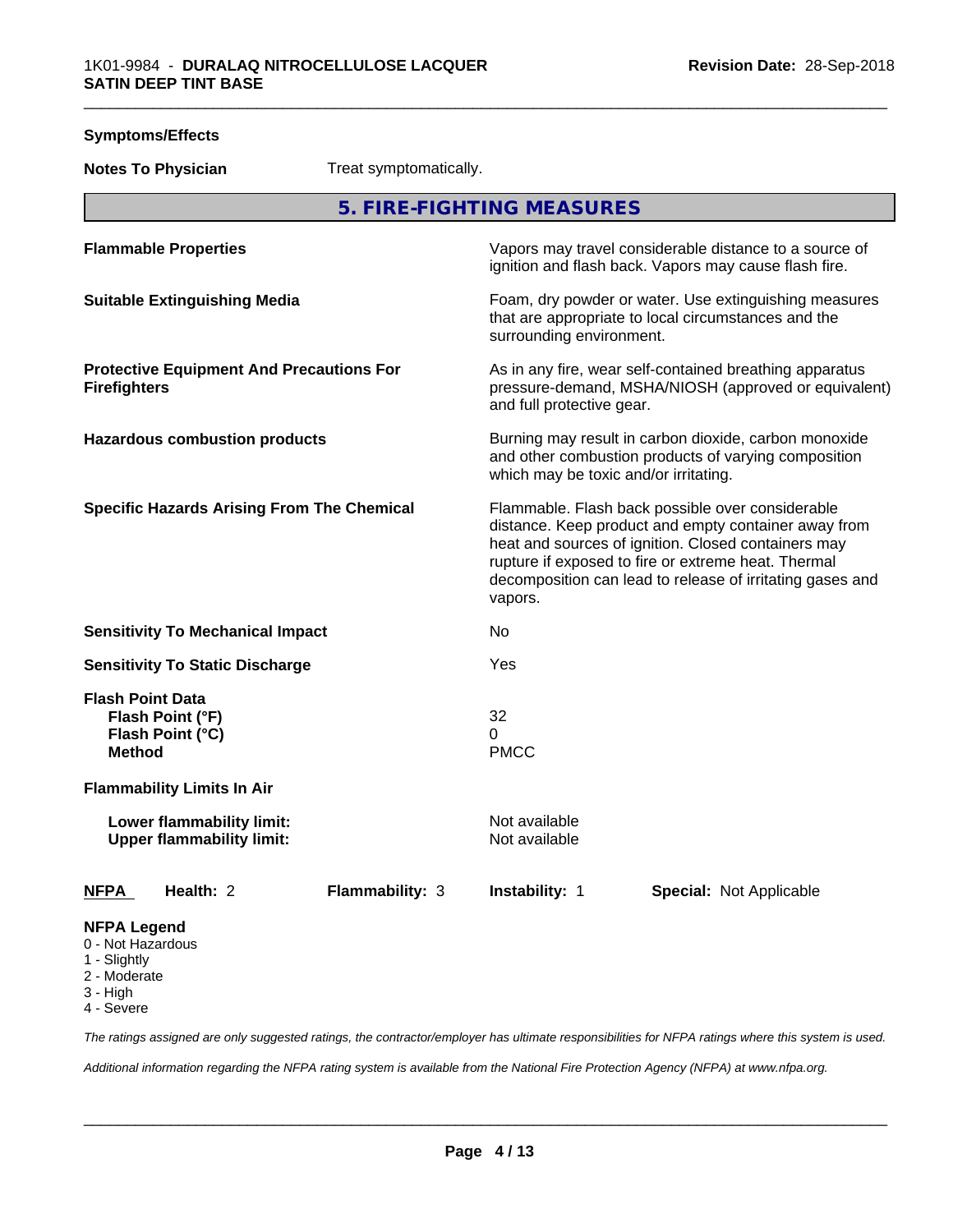# **6. ACCIDENTAL RELEASE MEASURES**

| <b>Personal Precautions</b>      | Remove all sources of ignition. Take precautions to prevent flashback. Ground<br>and bond all containers and handling equipment. Take precautionary measures<br>against static discharges. Ensure adequate ventilation. Avoid contact with skin,<br>eyes and clothing. Use personal protective equipment.                                                       |
|----------------------------------|-----------------------------------------------------------------------------------------------------------------------------------------------------------------------------------------------------------------------------------------------------------------------------------------------------------------------------------------------------------------|
| <b>Other Information</b>         | Prevent further leakage or spillage if safe to do so. Do not allow material to<br>contaminate ground water system. Prevent product from entering drains. Do not<br>flush into surface water or sanitary sewer system. Local authorities should be<br>advised if significant spillages cannot be contained.                                                      |
| <b>Environmental precautions</b> | See Section 12 for additional Ecological Information.                                                                                                                                                                                                                                                                                                           |
| <b>Methods for Cleaning Up</b>   | Dam up. Soak up with inert absorbent material. Use a non-sparking or explosion<br>proof means to transfer material to a sealed, appropriate container for disposal.<br>Clean contaminated surface thoroughly.                                                                                                                                                   |
|                                  | 7. HANDLING AND STORAGE                                                                                                                                                                                                                                                                                                                                         |
| <b>Handling</b>                  | Avoid contact with skin, eyes and clothing. Wear personal protective equipment.<br>Do not breathe vapors or spray mist. Use only in ventilated areas. Prevent vapor<br>build-up by providing adequate ventilation during and after use.<br>Take precautionary measures against static discharges. To avoid ignition of                                          |
|                                  | vapors by static electricity discharge, all metal parts of the equipment must be<br>grounded. Keep away from heat, sparks and flame. Do not smoke. Extinguish all<br>flames and pilot lights, and turn off stoves, heaters, electric motors and other<br>sources of ignition during use and until all vapors are gone. Ignition and/or flash<br>back may occur. |
| Storage                          | Keep containers tightly closed in a dry, cool and well-ventilated place. Keep away<br>from heat. Keep away from open flames, hot surfaces and sources of ignition.<br>Keep in properly labeled containers. Keep out of the reach of children.                                                                                                                   |
| <b>Incompatible Materials</b>    | Incompatible with strong acids and bases and strong oxidizing agents.                                                                                                                                                                                                                                                                                           |
|                                  | Technical measures/Precautions Ensure adequate ventilation. Use only where airflow will keep vapors from building<br>up in or near the work area in adjoining rooms. Comply with all national, state, and<br>local codes pertaining to the storage, handling, dispensing and disposal of<br>flammable liquids.                                                  |
|                                  | Dissipate static electricity during transfer by grounding and bonding containers<br>and equipment before transferring material. All equipment should be non-sparking<br>and explosion proof. Use explosion proof electrical equipment for ventilation,<br>lighting and material handling.                                                                       |
|                                  |                                                                                                                                                                                                                                                                                                                                                                 |

# **8. EXPOSURE CONTROLS/PERSONAL PROTECTION**

### **Exposure Limits**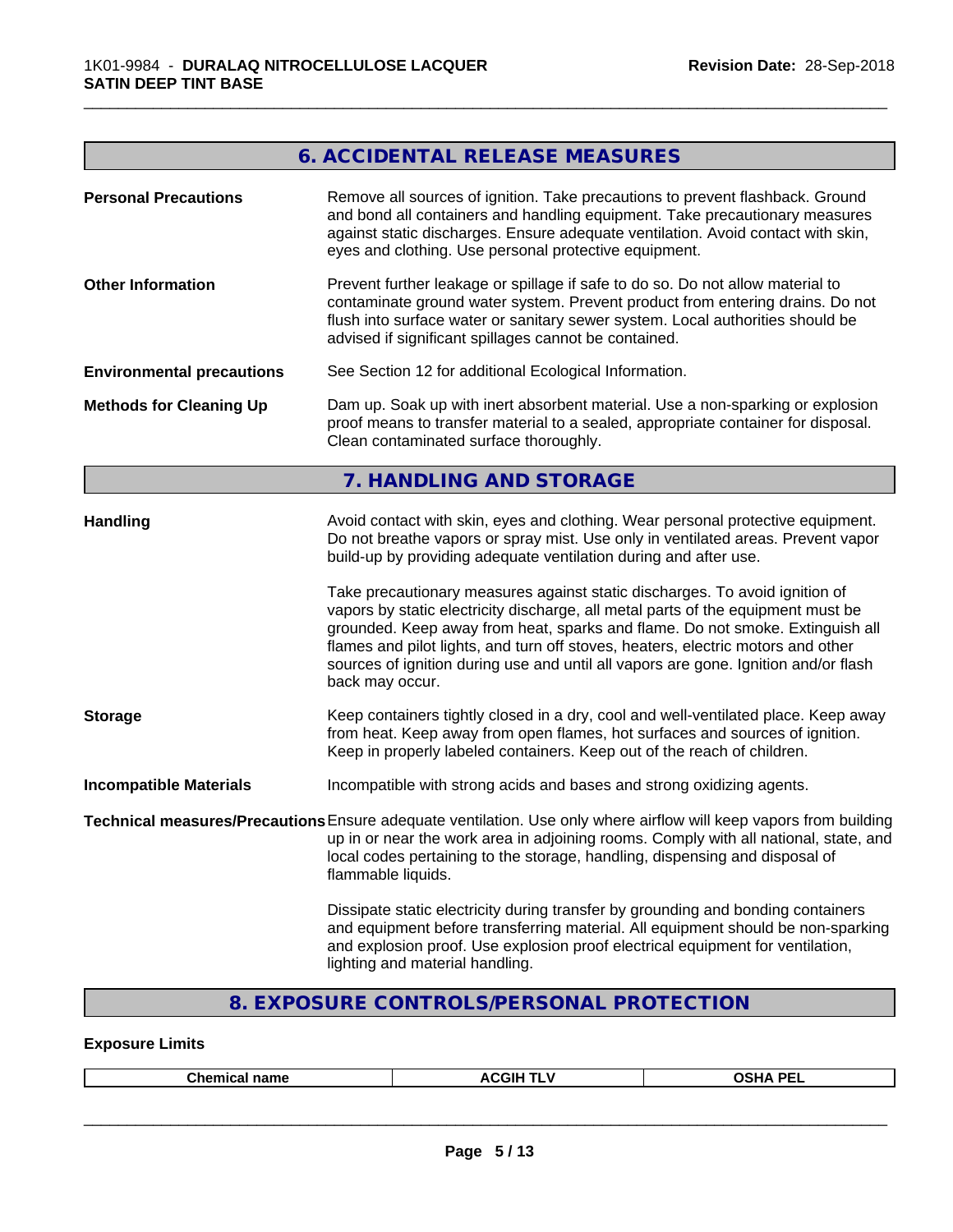| n-Butyl acetate        | 150 ppm - TWA            | 150 ppm - TWA                |
|------------------------|--------------------------|------------------------------|
|                        | 200 ppm - STEL           | 710 mg/m <sup>3</sup> - TWA  |
| Acetone                | 250 ppm - TWA            | 1000 ppm - TWA               |
|                        | 500 ppm - STEL           | 2400 mg/m <sup>3</sup> - TWA |
| Titanium dioxide       | 10 mg/m $3$ - TWA        | 15 mg/m $3$ - TWA            |
| Toluene                | 20 ppm - TWA             | 200 ppm - TWA                |
|                        |                          | 300 ppm - Ceiling            |
| Isopropyl alcohol      | 200 ppm - TWA            | 400 ppm - TWA                |
|                        | 400 ppm - STEL           | 980 mg/m <sup>3</sup> - TWA  |
| 2-Pentanone, 4-methyl- | 20 ppm - TWA             | 100 ppm - TWA                |
|                        | 75 ppm - STEL            | 410 mg/m $3$ - TWA           |
| n-Butyl alcohol        | 20 ppm - TWA             | 100 ppm - TWA                |
|                        |                          | 300 mg/m <sup>3</sup> - TWA  |
| Isobutyl alcohol       | 50 ppm - TWA             | 100 ppm - TWA                |
|                        |                          | 300 mg/m <sup>3</sup> - TWA  |
| Ethanol                | 1000 ppm - STEL          | 1000 ppm - TWA               |
|                        |                          | 1900 mg/m <sup>3</sup> - TWA |
| Talc                   | $2 \text{ mg/m}^3$ - TWA | 20 mppcf - TWA               |
| Octane                 | 300 ppm - TWA            | 500 ppm - TWA                |
|                        |                          | 2350 mg/m <sup>3</sup> - TWA |
| Heptane                | 400 ppm - TWA            | 500 ppm - TWA                |
|                        | 500 ppm - STEL           | 2000 mg/m <sup>3</sup> - TWA |
| Ethyl benzene          | 20 ppm - TWA             | 100 ppm - TWA                |
|                        |                          | 435 mg/m <sup>3</sup> - TWA  |
|                        |                          |                              |

\_\_\_\_\_\_\_\_\_\_\_\_\_\_\_\_\_\_\_\_\_\_\_\_\_\_\_\_\_\_\_\_\_\_\_\_\_\_\_\_\_\_\_\_\_\_\_\_\_\_\_\_\_\_\_\_\_\_\_\_\_\_\_\_\_\_\_\_\_\_\_\_\_\_\_\_\_\_\_\_\_\_\_\_\_\_\_\_\_\_\_\_\_

**Legend**

#### **Appropriate engineering controls**

**Engineering Measures** Ensure adequate ventilation, especially in confined areas.

| <b>Personal Protective Equipment</b> |  |  |
|--------------------------------------|--|--|
|                                      |  |  |

| <b>Eye/Face Protection</b>    | Safety glasses with side-shields.                                                                                                                                                                                                                                                                                                                                   |
|-------------------------------|---------------------------------------------------------------------------------------------------------------------------------------------------------------------------------------------------------------------------------------------------------------------------------------------------------------------------------------------------------------------|
| <b>Skin Protection</b>        | Long sleeved clothing. Protective gloves.                                                                                                                                                                                                                                                                                                                           |
| <b>Respiratory Protection</b> | Use only with adequate ventilation. In operations where exposure limits are<br>exceeded, use a NIOSH approved respirator that has been selected by a<br>technically qualified person for the specific work conditions. When spraying the<br>product or applying in confined areas, wear a NIOSH approved respirator<br>specified for paint spray or organic vapors. |
| <b>Hygiene Measures</b>       | Avoid contact with skin, eyes and clothing. Remove and wash contaminated                                                                                                                                                                                                                                                                                            |

### **9. PHYSICAL AND CHEMICAL PROPERTIES**

clothing before re-use. Wash thoroughly after handling.

Appearance liquid **Odor** little or no odor **Density (Ibs/gal)** 8.3 - 8.7<br> **Specific Gravity** 8.3 - 8.7 **Specific Gravity**<br>pH

**Odor Threshold**<br> **Density (Ibs/gal)**<br> **Density (Ibs/gal)**<br> **No information available**<br>  $8.3 - 8.7$ **No information available Viscosity (cps)**<br> **Viscosity (cps)**<br> **Solubility(ies)**<br> **Solubility(ies)**<br> **No** information available **Solubility(ies)** No information available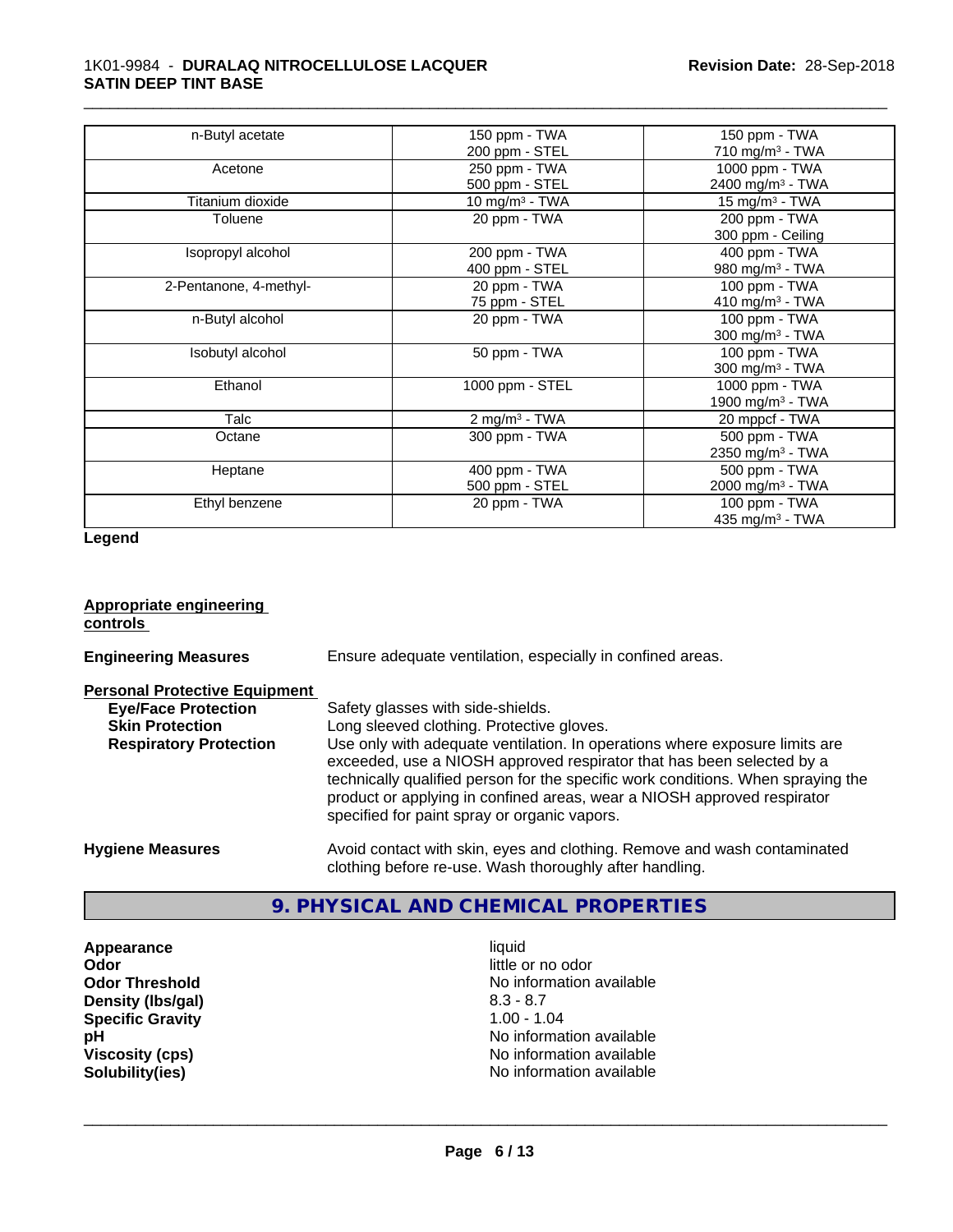**Water solubility**<br> **Evaporation Rate**<br> **Evaporation Rate**<br> **Evaporation Rate Vapor** pressure @20 °C (kPa) **Vapor density**<br> **We Solids**<br>
We Solids
20 - 40 **Wt. % Solids** 30 - 40<br> **Vol. % Solids** 30 - 40 **Vol. % Solids Wt.** % Volatiles 60 - 70 **Vol. % Volatiles** 75 - 85 **VOC Regulatory Limit (g/L)** <680 **Boiling Point (°F)** 132 **Boiling Point (°C)** 56 **Freezing Point (°F)** No information available **Freezing Point (°C)**<br> **Flash Point (°F)**<br> **Flash Point (°F)**<br> **Plash Point (°F)**<br> **C Flash Point (°F) Flash Point (°C)** 0 **Method** PMCC **Flammability (solid, gas)** Not applicable **Upper flammability limit:** No information available **Lower flammability limit:** No information available **Autoignition Temperature (°F)** No information available **Autoignition Temperature (°C)** No information available **Decomposition Temperature (°F)** No information available **Decomposition Temperature (°C)** No information available **Partition coefficient** No information available

No information available<br>No information available

\_\_\_\_\_\_\_\_\_\_\_\_\_\_\_\_\_\_\_\_\_\_\_\_\_\_\_\_\_\_\_\_\_\_\_\_\_\_\_\_\_\_\_\_\_\_\_\_\_\_\_\_\_\_\_\_\_\_\_\_\_\_\_\_\_\_\_\_\_\_\_\_\_\_\_\_\_\_\_\_\_\_\_\_\_\_\_\_\_\_\_\_\_

# **10. STABILITY AND REACTIVITY**

| <b>Reactivity</b>                       | No data available                                                                                                         |
|-----------------------------------------|---------------------------------------------------------------------------------------------------------------------------|
| <b>Chemical Stability</b>               | Stable under normal conditions. Hazardous polymerisation<br>does not occur.                                               |
| <b>Conditions to avoid</b>              | Keep away from open flames, hot surfaces, static<br>electricity and sources of ignition. Sparks. Elevated<br>temperature. |
| <b>Incompatible Materials</b>           | Incompatible with strong acids and bases and strong<br>oxidizing agents.                                                  |
| <b>Hazardous Decomposition Products</b> | Thermal decomposition can lead to release of irritating<br>gases and vapors.                                              |
| Possibility of hazardous reactions      | None under normal conditions of use.                                                                                      |

# **11. TOXICOLOGICAL INFORMATION**

#### **Product Information**

#### **Information on likely routes of exposure**

**Principal Routes of Exposure** Eye contact, skin contact and inhalation.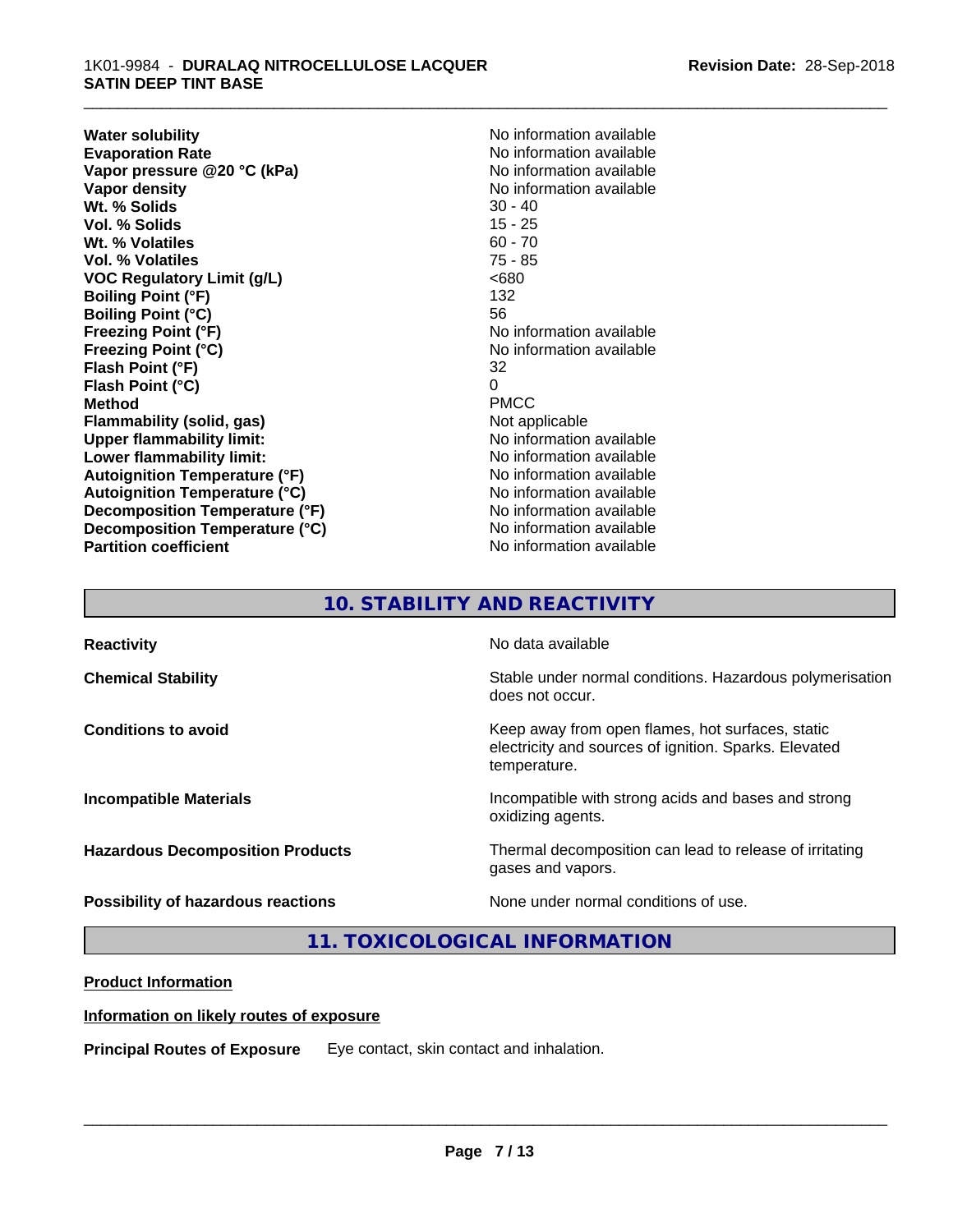| <b>Acute Toxicity</b>                                          |                                                                                                                                                                                                                                                               |  |  |
|----------------------------------------------------------------|---------------------------------------------------------------------------------------------------------------------------------------------------------------------------------------------------------------------------------------------------------------|--|--|
| <b>Product Information</b>                                     | Repeated or prolonged exposure to organic solvents may lead to permanent brain<br>and nervous system damage. Intentional misuse by deliberately concentrating and<br>inhaling vapors may be harmful or fatal.                                                 |  |  |
|                                                                | Symptoms related to the physical, chemical and toxicological characteristics                                                                                                                                                                                  |  |  |
| <b>Symptoms</b>                                                | No information available                                                                                                                                                                                                                                      |  |  |
|                                                                | Delayed and immediate effects as well as chronic effects from short and long-term exposure                                                                                                                                                                    |  |  |
| Eye contact<br><b>Skin contact</b>                             | Severely irritating to eyes. May cause burns. Risk of serious damage to eyes.<br>May cause skin irritation and/or dermatitis. Prolonged skin contact may defat the<br>skin and produce dermatitis.                                                            |  |  |
| Ingestion                                                      | Harmful if swallowed. Ingestion may cause irritation to mucous membranes. Small<br>amounts of this product aspirated into the respiratory system during ingestion or<br>vomiting may cause mild to severe pulmonary injury, possibly progressing to<br>death. |  |  |
| <b>Inhalation</b>                                              | Harmful by inhalation. High vapor / aerosol concentrations are irritating to the<br>eyes, nose, throat and lungs and may cause headaches, dizziness, drowsiness,<br>unconsciousness, and other central nervous system effects.                                |  |  |
| <b>Sensitization</b>                                           | No information available                                                                                                                                                                                                                                      |  |  |
| <b>Neurological Effects</b>                                    | No information available.                                                                                                                                                                                                                                     |  |  |
| <b>Mutagenic Effects</b>                                       | No information available.                                                                                                                                                                                                                                     |  |  |
| <b>Reproductive Effects</b>                                    | Possible risk of impaired fertility. Possible risk of harm to the unborn child.                                                                                                                                                                               |  |  |
| <b>Developmental Effects</b>                                   | No information available.<br>No information available.                                                                                                                                                                                                        |  |  |
| <b>Target organ effects</b><br><b>STOT - repeated exposure</b> | Causes damage to organs through prolonged or repeated exposure if inhaled.<br>May cause disorder and damage to the. liver. kidney. spleen. blood. Central<br>nervous system.                                                                                  |  |  |
| <b>STOT - single exposure</b>                                  | May cause disorder and damage to the. Respiratory system. Central nervous<br>system.                                                                                                                                                                          |  |  |
| Other adverse effects                                          | No information available.                                                                                                                                                                                                                                     |  |  |
| <b>Aspiration Hazard</b>                                       | May be harmful if swallowed and enters airways. Small amounts of this product<br>aspirated into the respiratory system during ingestion or vomiting may cause mild<br>to severe pulmonary injury, possibly progressing to death.                              |  |  |
|                                                                |                                                                                                                                                                                                                                                               |  |  |

#### **Numerical measures of toxicity**

**The following values are calculated based on chapter 3.1 of the GHS document**

| ATEmix (oral)                        | 4832 mg/ka |
|--------------------------------------|------------|
| <b>ATEmix (dermal)</b>               | 7693 mg/kg |
| <b>ATEmix (inhalation-dust/mist)</b> | 35.8 mg/L  |
| <b>ATEmix (inhalation-vapor)</b>     | 33 mg/L    |

#### **Acute Toxicity Component Information**

n-Butyl acetate LD50 Oral: 10768 mg/kg (Rat) LD50 Dermal: > 17600 mg/kg (Rabbit)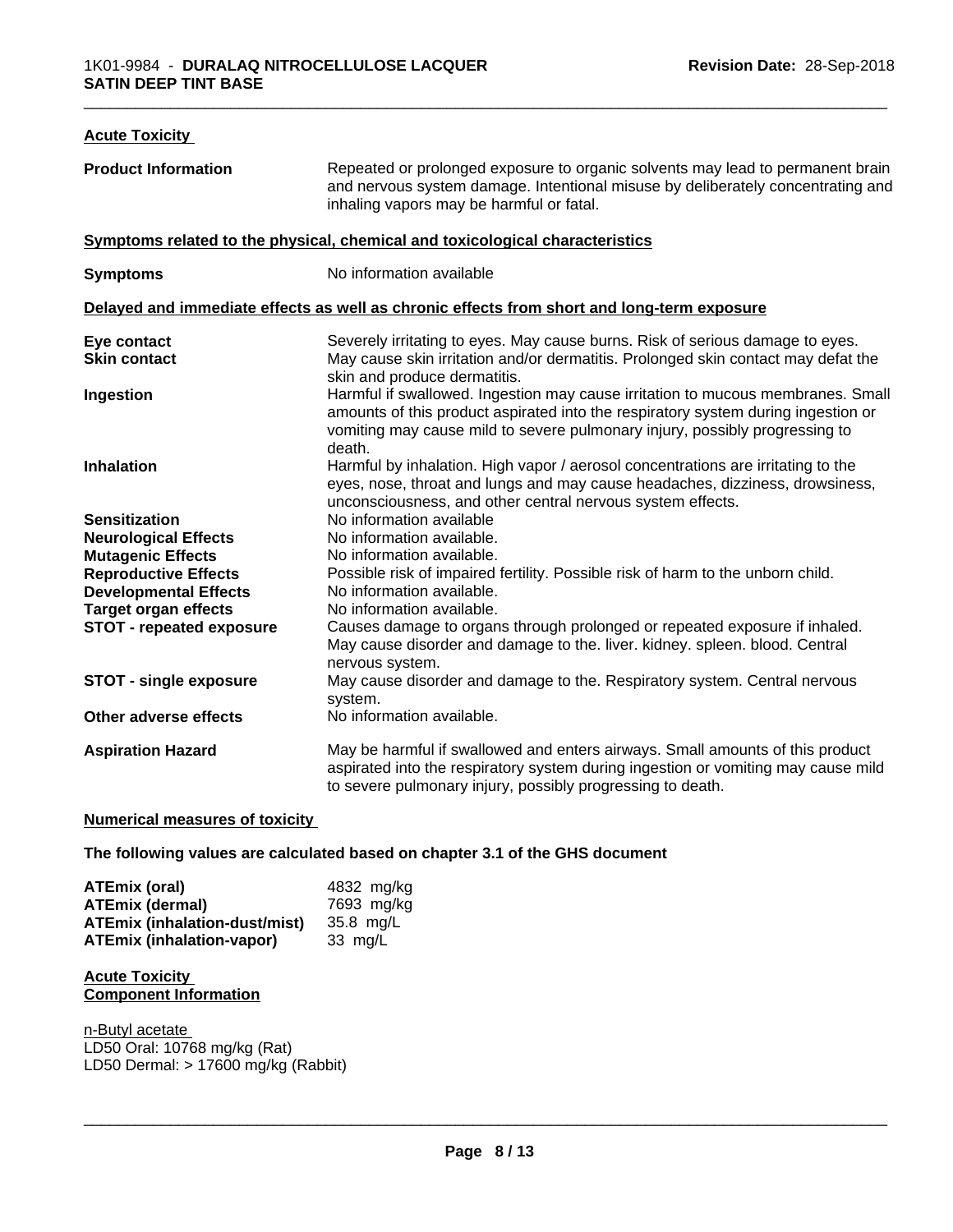LC50 Inhalation (Vapor): ppm (Rat, 4 hr.) Sensitization non-sensitizing (guinea pig) Acetone LD50 Oral: 5800 mg/kg (Rat) Titanium dioxide LD50 Oral: > 10000 mg/kg (Rat) Toluene LD50 Oral: 636 mg/kg (Rat) LD50 Dermal: 14100 µL/kg (Rabbit) LC50 Inhalation (Vapor): 49000 mg/m<sup>3</sup> (Rat, 4 hr.) Isopropyl alcohol LD50 Oral: mg/kg (Rat) LD50 Dermal: mg/kg (Rabbit) LC50 Inhalation (Vapor): ppm (Rat) 2-Pentanone, 4-methyl-LD50 Oral: 2080-4600 mg/kg (Rat) LC50 Inhalation (Vapor): 100000 mg/m<sup>3</sup> n-Butyl alcohol LD50 Oral: 790 - 800 mg/kg (Rat) LD50 Dermal: 3400 mg/kg LC50 Inhalation (Vapor): 24000 mg/m<sup>3</sup> (Rat, 4 hr.) Isobutyl alcohol LD50 Oral: 2460 mg/kg (Rat) LD50 Dermal: 3400 mg/kg (Rabbit) LC50 Inhalation (Vapor): 19200 mg/m<sup>3</sup> (Rat, 4 hr.) Ethanol LD50 Oral: mg/kg (Rat) LC50 Inhalation (Vapor): ppm (Rat, 10 hr.) Heptane LC50 Inhalation (Vapor): 103000 mg/m<sup>3</sup> (Rat, 4 hr.) Ethyl benzene LD50 Oral: mg/kg (Rat) LD50 Dermal: > mg/kg (Rabbit) LC50 Inhalation (Vapor): mg/m<sup>3</sup> (Rat, 2 hr.)

### **Carcinogenicity**

*The information below indicateswhether each agency has listed any ingredient as a carcinogen:.*

| <b>Chemical name</b>   | <b>IARC</b>         | <b>NTP</b> | <b>OSHA</b> |
|------------------------|---------------------|------------|-------------|
|                        | 2B - Possible Human |            | Listed      |
| Titanium dioxide       | Carcinogen          |            |             |
|                        | 2B - Possible Human |            | Listed      |
| 2-Pentanone, 4-methyl- | Carcinogen          |            |             |
|                        | 2B - Possible Human |            | Listed      |
| Ethyl benzene          | Carcinogen          |            |             |

• Although IARC has classified titanium dioxide as possibly carcinogenic to humans (2B), their summary concludes: "No significant exposure to titanium dioxide is thought to occur during the use of products in which titanium dioxide is bound to other materials, such as paint."

#### **Legend**

IARC - International Agency for Research on Cancer NTP - National Toxicity Program OSHA - Occupational Safety & Health Administration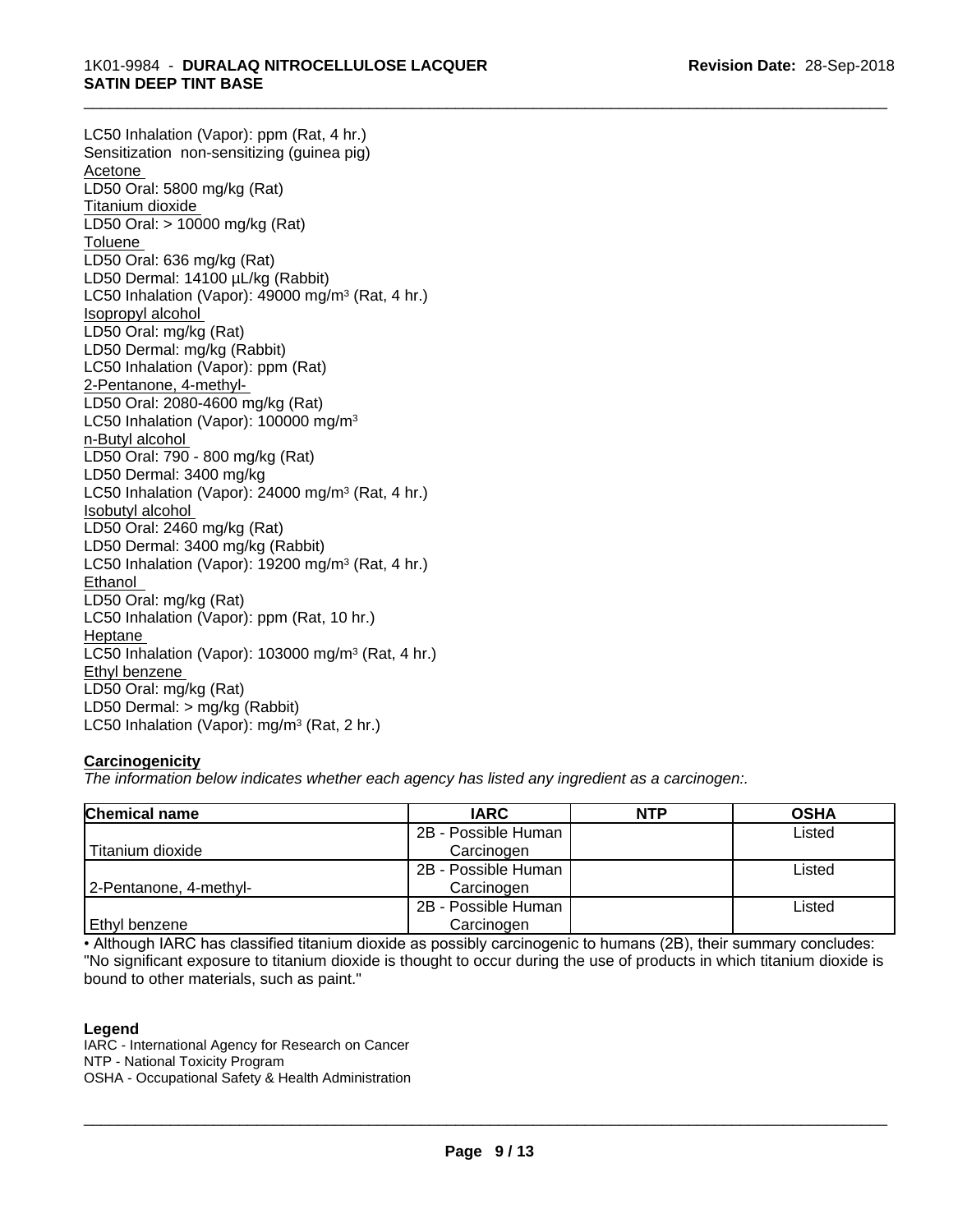# **12. ECOLOGICAL INFORMATION**

\_\_\_\_\_\_\_\_\_\_\_\_\_\_\_\_\_\_\_\_\_\_\_\_\_\_\_\_\_\_\_\_\_\_\_\_\_\_\_\_\_\_\_\_\_\_\_\_\_\_\_\_\_\_\_\_\_\_\_\_\_\_\_\_\_\_\_\_\_\_\_\_\_\_\_\_\_\_\_\_\_\_\_\_\_\_\_\_\_\_\_\_\_

#### **Ecotoxicity Effects**

The environmental impact of this product has not been fully investigated.

#### **Product Information**

## **Acute Toxicity to Fish**

No information available

#### **Acute Toxicity to Aquatic Invertebrates**

No information available

### **Acute Toxicity to Aquatic Plants**

No information available

#### **Persistence / Degradability**

No information available.

#### **Bioaccumulation**

There is no data for this product.

#### **Mobility in Environmental Media**

No information available.

#### **Ozone**

Not applicable

#### **Component Information**

#### **Acute Toxicity to Fish**

No information available n-Butyl acetate LC50: 18 mg/L (Fathead Minnow - 96 hr.) Acetone LC50: 8300 (Bluegill - 96 hr.) mg/L Titanium dioxide  $LC50:$  > 1000 mg/L (Fathead Minnow - 96 hr.) Ethyl benzene LC50: 12.1 mg/L (Fathead Minnow - 96 hr.)

#### **Acute Toxicity to Aquatic Invertebrates**

No information available n-Butyl acetate EC50: 72.8 mg/L (Daphnia magna - 48 hr.) Acetone EC50: 12600 mg/L (Daphnia magna - 48 hr.) Ethyl benzene EC50: 1.8 mg/L (Daphnia magna - 48 hr.)

#### **Acute Toxicity to Aquatic Plants**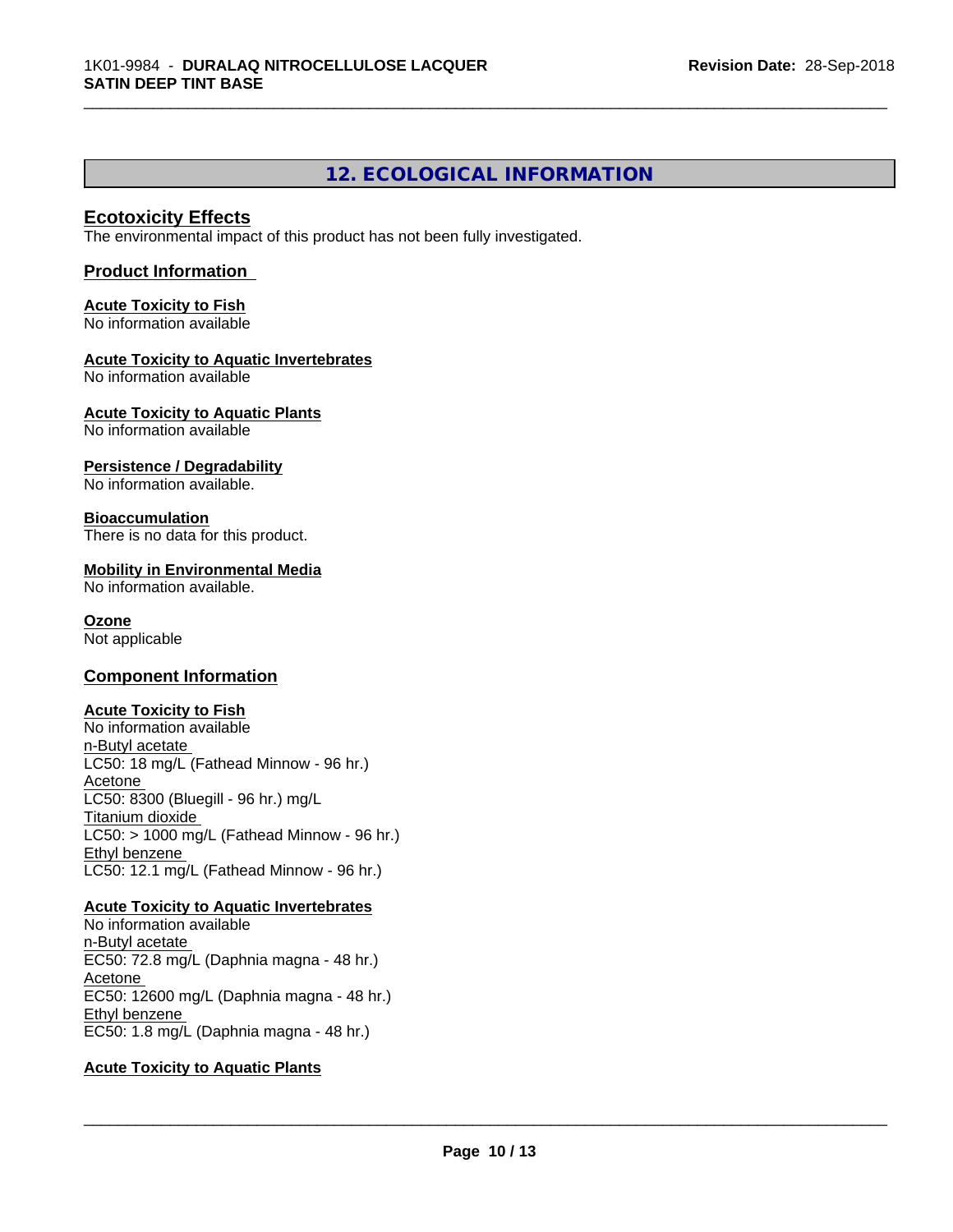| No information available                                          |  |
|-------------------------------------------------------------------|--|
| n-Butyl acetate                                                   |  |
| EC50: 674.7 mg/L (Green algae (Scenedesmus subspicatus), 72 hrs.) |  |
| Ethyl benzene                                                     |  |
| EC50: 4.6 mg/L (Green algae (Scenedesmus subspicatus), 72 hrs.)   |  |

#### **13. DISPOSAL CONSIDERATIONS**

| <b>Waste Disposal Method</b> | Dispose of in accordance with federal, state, and local regulations. Local    |
|------------------------------|-------------------------------------------------------------------------------|
|                              | requirements may vary, consult your sanitation department or state-designated |
|                              | environmental protection agency for more disposal options.                    |

**Empty Container Warning** Emptied containers may retain product residue. Follow label warnings even after container is emptied. Residual vapors may explode on ignition.

#### **14. TRANSPORT INFORMATION**

| <b>DOT</b><br><b>Proper Shipping Name</b><br><b>Hazard class</b><br>UN-No.<br><b>Packing Group</b><br><b>Description</b> | <b>PAINT</b><br>3<br>UN1263<br>UN1263, PAINT, 3, II |  |
|--------------------------------------------------------------------------------------------------------------------------|-----------------------------------------------------|--|
| <b>ICAO/IATA</b>                                                                                                         | Contact the preparer for further information.       |  |
| <b>IMDG/IMO</b>                                                                                                          | Contact the preparer for further information.       |  |
|                                                                                                                          | 15. REGULATORY INFORMATION                          |  |

# **International Inventories**

| <b>TSCA: United States</b> | Yes - All components are listed or exempt. |
|----------------------------|--------------------------------------------|
| <b>DSL: Canada</b>         | Yes - All components are listed or exempt. |

### **Federal Regulations**

#### **SARA 311/312 hazardous categorization** Acute health hazard

| 152 |
|-----|
| Yes |
| Yes |
| Nο  |
| Yes |
|     |

#### **SARA 313**

Section 313 of Title III of the Superfund Amendments and Reauthorization Act of 1986 (SARA). This product contains a chemical or chemicals which are subject to the reporting requirements of the Act and Title 40 of the Code of Federal Regulations, Part 372: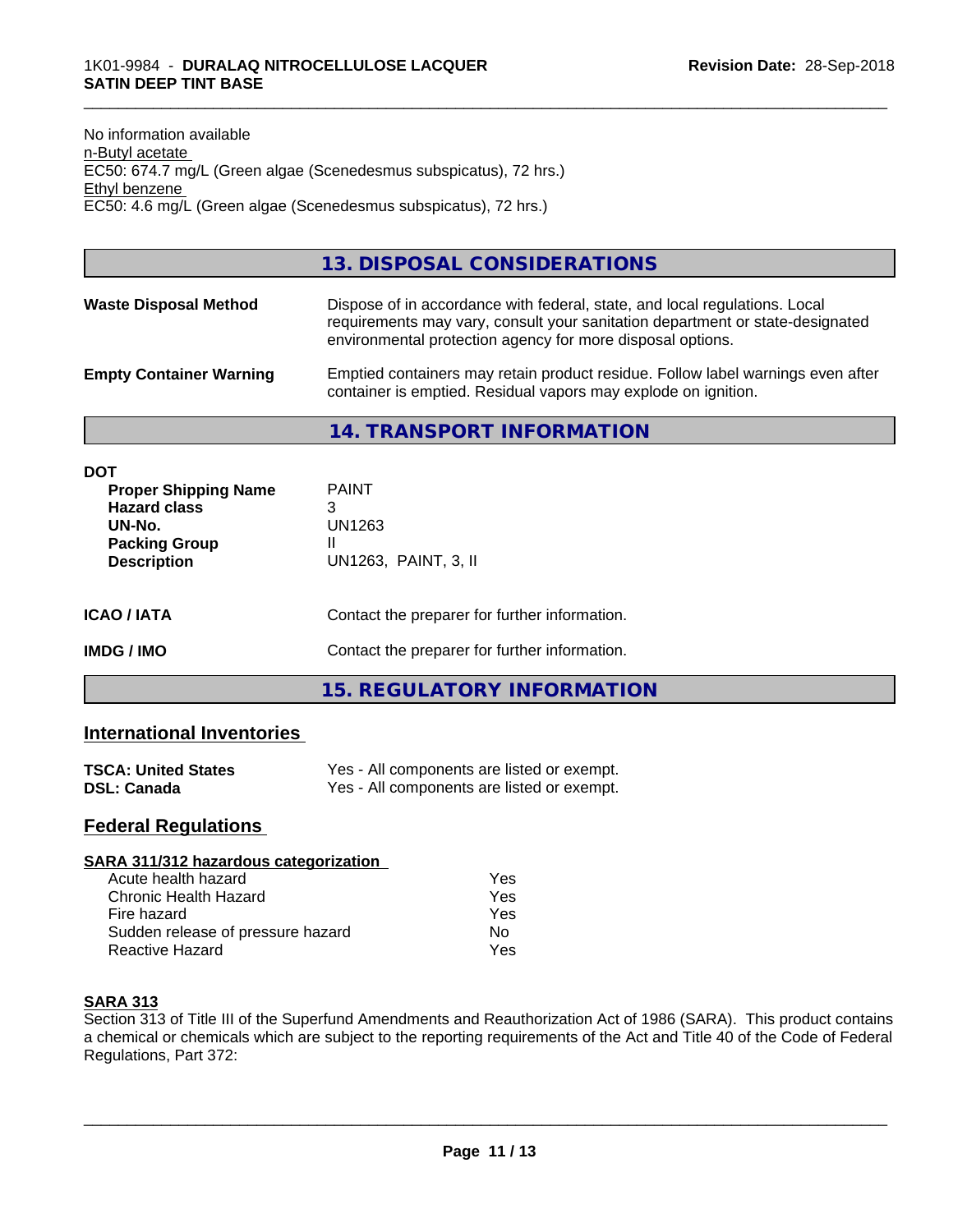| <b>Chemical name</b>   | CAS No.        | Weight-% | <b>CERCLA/SARA 313</b>     |
|------------------------|----------------|----------|----------------------------|
|                        |                |          | (de minimis concentration) |
| Toluene                | 108-88-3       | 10       |                            |
| Isopropyl alcohol      | 67-63-0        |          | 1.0                        |
| 2-Pentanone, 4-methyl- | $108 - 10 - 1$ |          | 1.0                        |
| n-Butyl alcohol        | 71-36-3        |          | 1.0                        |
| Ethyl benzene          | $100 - 41 - 4$ | 0.5      | 0.1                        |

\_\_\_\_\_\_\_\_\_\_\_\_\_\_\_\_\_\_\_\_\_\_\_\_\_\_\_\_\_\_\_\_\_\_\_\_\_\_\_\_\_\_\_\_\_\_\_\_\_\_\_\_\_\_\_\_\_\_\_\_\_\_\_\_\_\_\_\_\_\_\_\_\_\_\_\_\_\_\_\_\_\_\_\_\_\_\_\_\_\_\_\_\_

### **Clean Air Act,Section 112 Hazardous Air Pollutants (HAPs) (see 40 CFR 61)**

This product contains the following HAPs:

| Chemical name          | CAS No.  | Weight-% | <b>Hazardous Air Pollutant</b> |
|------------------------|----------|----------|--------------------------------|
|                        |          |          | (HAP)                          |
| Toluene                | 108-88-3 | 10       | ∟isted                         |
| 2-Pentanone, 4-methyl- | 108-10-1 |          | ∟isted                         |
| Ethyl benzene          | 100-41-4 | 0.5      | Listed                         |

# **US State Regulations**

#### **California Proposition 65**

**A WARNING:** Cancer and Reproductive Harm– www.P65warnings.ca.gov

#### **State Right-to-Know**

| <b>Chemical name</b>   | <b>Massachusetts</b> | <b>New Jersey</b> | Pennsylvania |
|------------------------|----------------------|-------------------|--------------|
| n-Butyl acetate        |                      |                   |              |
| Acetone                |                      |                   |              |
| Titanium dioxide       |                      |                   |              |
| cellulose, nitrate     |                      |                   |              |
| Toluene                |                      |                   |              |
| Isopropyl alcohol      |                      |                   |              |
| 2-Pentanone, 4-methyl- |                      |                   |              |
| n-Butyl alcohol        |                      |                   |              |
| Isobutyl alcohol       |                      |                   |              |
| Ethanol                |                      |                   |              |
| Talc                   |                      |                   |              |

#### **Legend**

X - Listed

# **16. OTHER INFORMATION**

```
HMIS - Health: 2* Flammability: 3 Reactivity: 1 PPE: -
HMIS Legend
0 - Minimal Hazard
```
1 - Slight Hazard

2 - Moderate Hazard

3 - Serious Hazard

4 - Severe Hazard